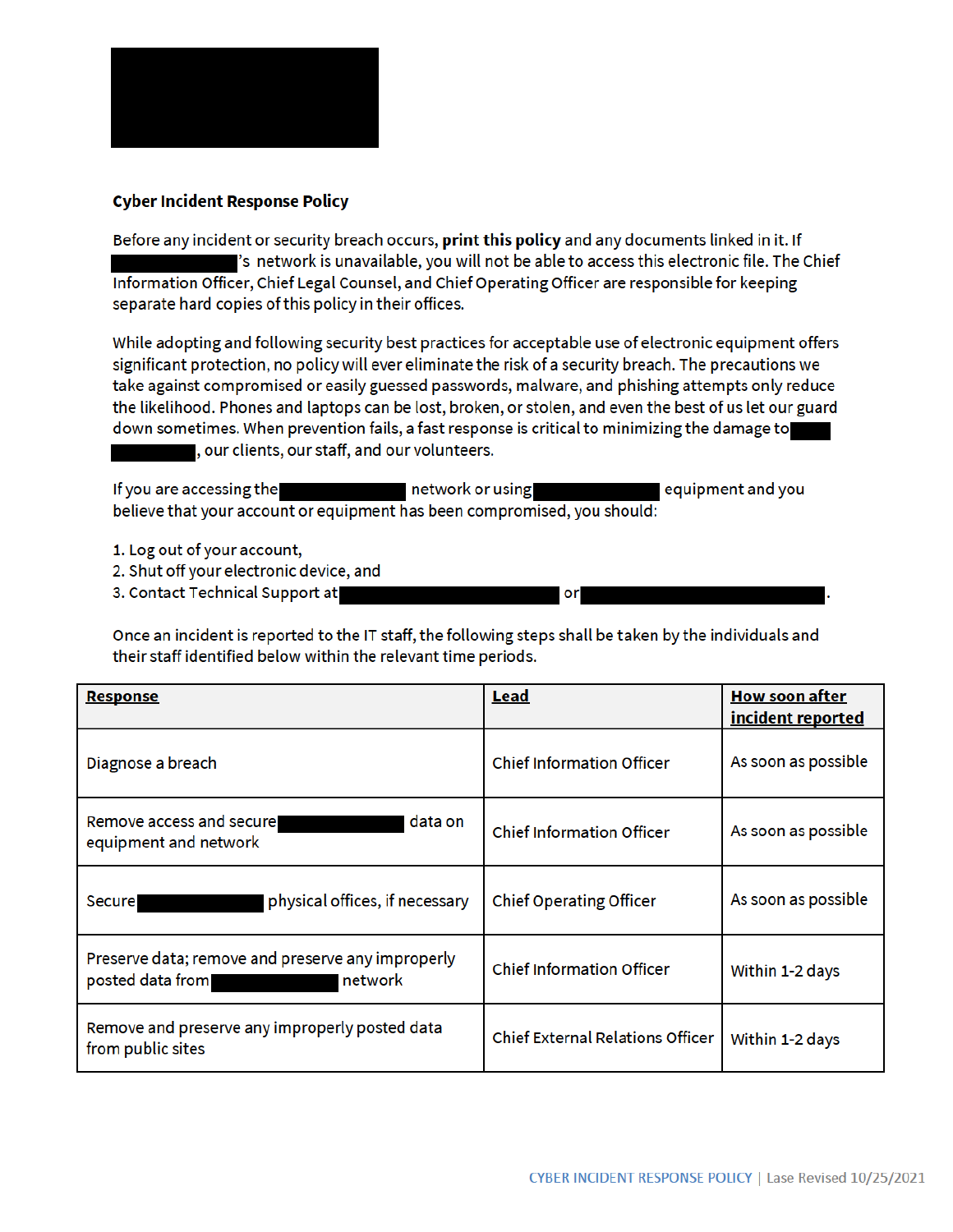

| Communicate with staff via org chart phone tree, as<br>appropriate.                                                                                                                                                                                                                                           | <b>Chief Executive</b><br>Officer/Executive Director,<br>Deputy Director, Managers | Within 1-2 days                                             |
|---------------------------------------------------------------------------------------------------------------------------------------------------------------------------------------------------------------------------------------------------------------------------------------------------------------|------------------------------------------------------------------------------------|-------------------------------------------------------------|
| Gather info from staff who discovered breach; hire a<br>data forensics expert if necessary                                                                                                                                                                                                                    | <b>Chief Information Officer</b>                                                   | Within 1-3 days                                             |
| Consult with legal counsel who has privacy and data<br>security expertise                                                                                                                                                                                                                                     | <b>Chief Information Officer</b>                                                   | Within 1-3 days                                             |
| Contact cyber insurance provider                                                                                                                                                                                                                                                                              | Chief Legal Counsel                                                                | Within 1-3 days                                             |
| Notify law enforcement agencies, if appropriate                                                                                                                                                                                                                                                               | Chief Legal Counsel                                                                | Within 1-3 days                                             |
| Determine full extent of breach: work with forensics<br>expert if necessary to identify systems, accounts, data<br>and individuals affected (clients, staff, donors,<br>community partners, others); determine whether<br>electronic health information involved.                                             | <b>Chief Information Officer</b>                                                   | Within 1-3 days                                             |
| If the breach involves electronic health information,<br>review FTC Health Breach Notification Rule, HIPAA<br>Breach Notification Rule, and applicable forms (see<br>Additional Resources below); provide notice to the<br>FTC, the media, and/or Dept. of Health and Human<br>Services (HHS), as appropriate | <b>Chief Legal Counsel</b>                                                         | Within 1-2 weeks                                            |
| Communicate with media, if necessary                                                                                                                                                                                                                                                                          | Chief Legal Counsel                                                                | Within 1-2 weeks                                            |
| Coordinate notification to those impacted by breach,<br>pursuant to applicable federal/state law                                                                                                                                                                                                              | <b>Chief Information Officer</b>                                                   | "without<br>unreasonable<br>delay," so within 1-<br>3 weeks |